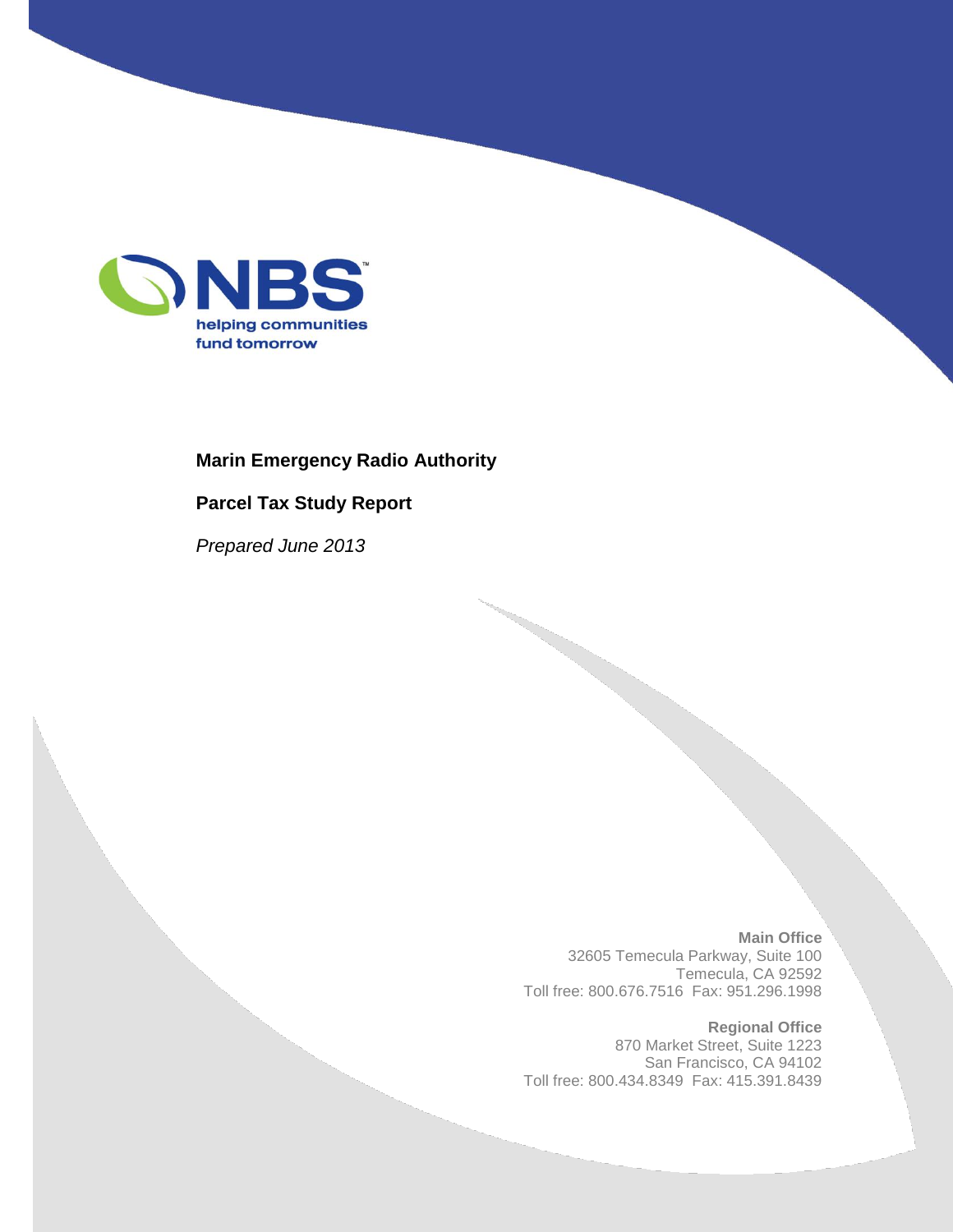### *EXECUTIVE SUMMARY*

The Marin Emergency Radio Authority (MERA) is a Joint Powers Authority in Marin County, California, formed in 1998 to plan, implement and manage a countywide public safety and emergency radio system for the use of all member agencies. This system helps unify public safety response and ensures communication among individual agencies and departments within Marin County. The system of 17 base station radio and receiver sites provides regional or countywide radio communications among dispatch centers and mobile units throughout the county. MERA is governed by a Governing Board comprised of representatives from the County of Marin, all cities, towns, and fire districts in Marin, and other special districts such as the Marin Municipal Water District.

NBS was hired as a consultant to MERA to develop and refine a parcel tax model as a means of funding to support MERA's infrastructure. The following report provides a preliminary basis for the levy of a proposed Parcel Tax currently under consideration by MERA. Included within the report is a summary of the relevant property-related data for all parcels within Marin County, as well as a discussion of the parcel tax methodology considered for the parcel tax.

Given the parameters of MERA's funding needs and Marin County characteristics, the goal of the funding analysis was to construct a fair, equitable, and logical parcel tax method that was within the norms of recent practices in Marin County and the State of California. Recent examples of parcel taxes in Marin County are the library tax (Measure A, 2012) which has a uniform per parcel tax rate of \$49 and the Twin Cities Police Authority Community Facilities District special tax, which uses a graduated scale, including a \$109 tax per single family home (or per unit, in case of multi-unit buildings), and a per square footage charge for non-residential parcels (there is no cap to this rate, and some non-residential parcels are charged many thousands of dollars).

The assumption for MERA's potential parcel tax for purposes of this report was that such a parcel tax would be promulgated under California Government Code Section 50075, as allowed for cities and counties. Given MERA's status with the County of Marin, the use of this parcel tax mechanism should be reviewed and confirmed to be appropriate by agency counsel.

Projected gross revenue of this Parcel Tax is approximately \$3.6MM based on Marin County Assessor data available, assuming no exemptions are contemplated except for certain non-taxable parcels: this equates to a parcel tax of under \$30 for a residential unit and an average tax of less than \$40 per parcel for all parcel types. Please note that there are some annual expenses for the administration and collection of such a parcel tax, likely in the range of \$100K. The current Marin County tax collection fees are as follows: \$2.00 per parcel for the first 10,000 parcels, \$1.00 per parcel for the next 10,000 parcels, and \$0.50 per parcel for every parcel over 20,000. This would equate to almost \$65K. Additional tax roll administration, auditing costs, and other professional services could be in the range of \$25K. This equates to a net revenue amount closer to \$3.5 million.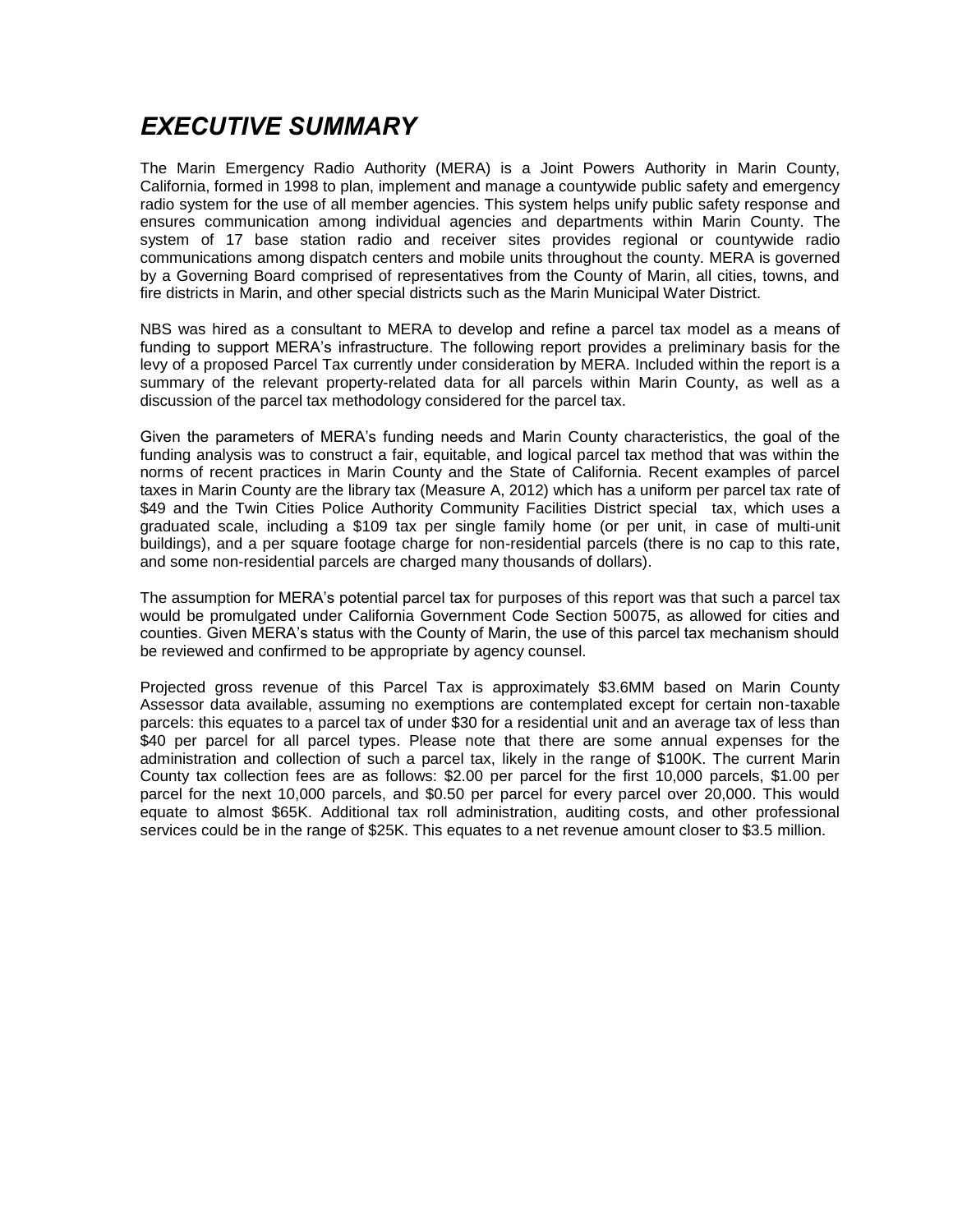## *TABLE OF CONTENTS*

| 1. PROPOSED PARCEL TAX DISTRICT    | $1 - 1$ |
|------------------------------------|---------|
| 2. COUNTY PARCEL DATA              | $2 - 1$ |
|                                    |         |
| 3. RECOMMENDED BILLING METHODOLOGY | $3 - 1$ |
|                                    |         |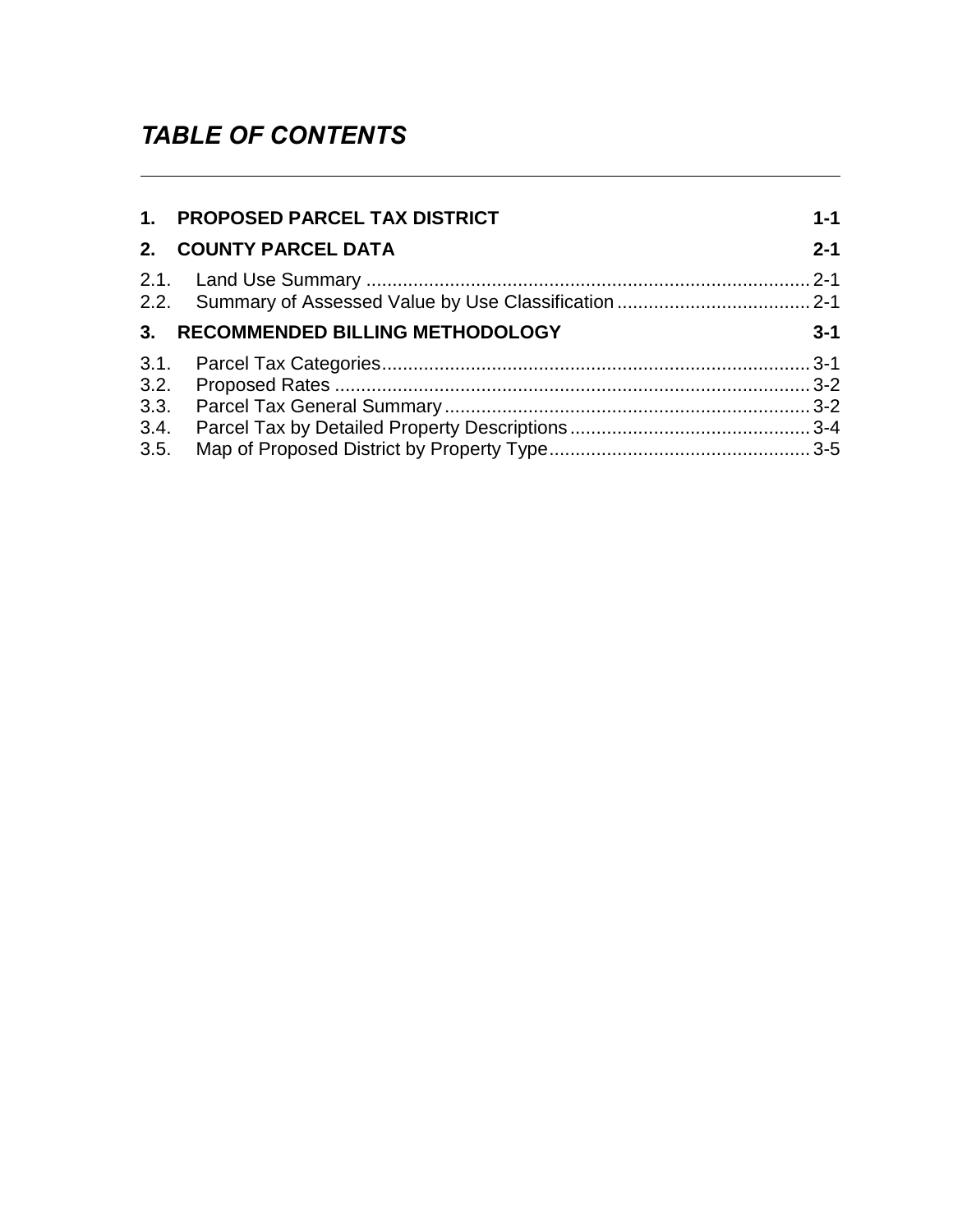# *1. PROPOSED PARCEL TAX DISTRICT*

A Parcel Tax Measure can be created pursuant to Article XIII C of the California Constitution and California Government Code Section 50075. Such a parcel tax, or special tax, can be levied against all taxable property within the County. It provides great flexibility in the formula used to levy the parcels within the district.

A "parcel of taxable real property" is defined as any unit of real property within MERA's boundary that receives a separate tax bill for ad valorem property taxes from the County Tax Collector. All property that is otherwise exempt from or upon which no ad valorem property taxes are levied in any year will also be exempt from the parcel tax in such year.

Successful creation of a special tax requires approval of 2/3 of the registered voters voting in the election. Each voter has one vote regardless of their weighted share of the proposed special tax levy.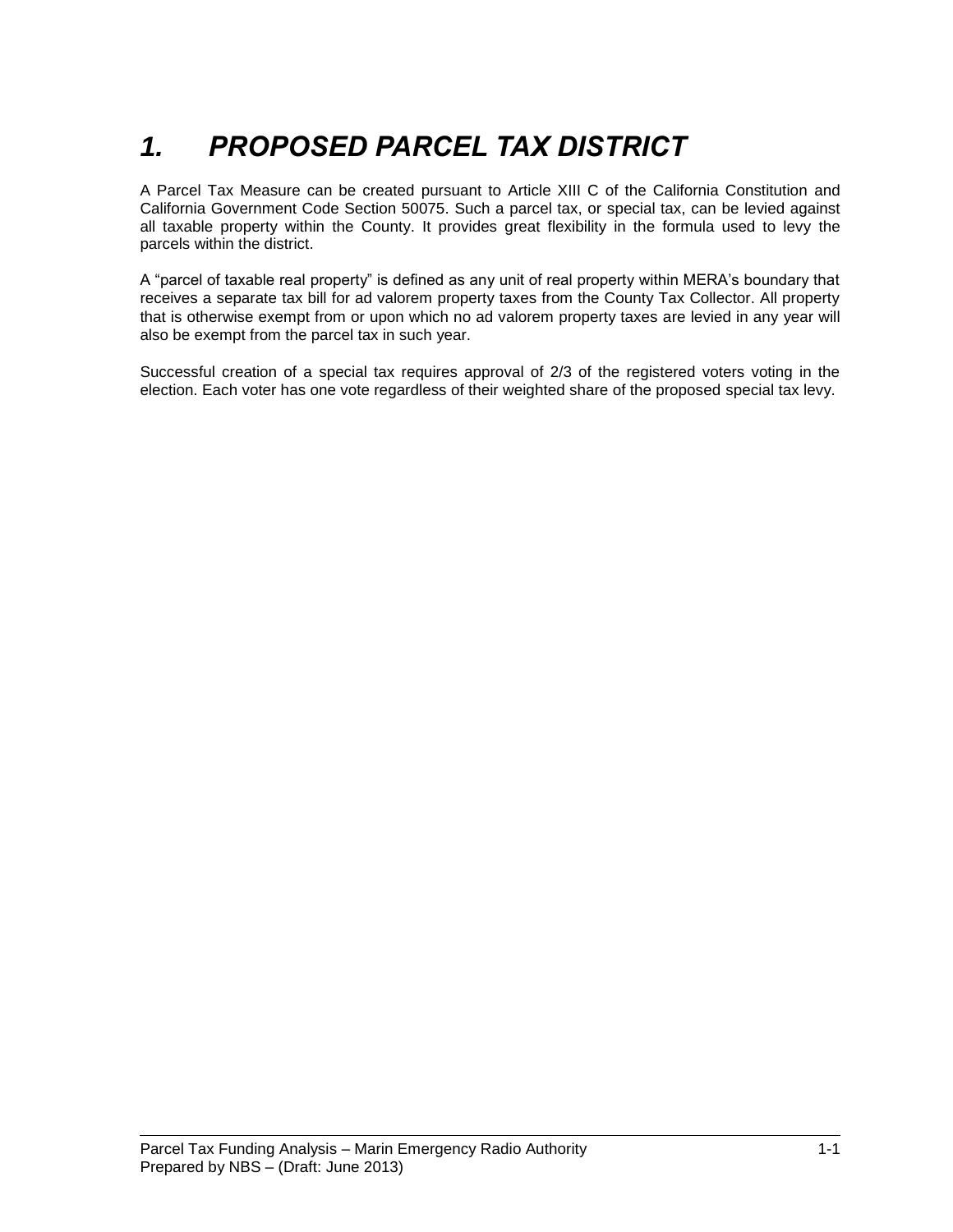# *2. COUNTY PARCEL DATA*

#### *2.1. Land Use Summary*

In terms of parcel count, the County is largely residential in use. Of the roughly 96,000 parcels in the County, 89 percent have a residential use assignment according to the County Assessor. Four percent of the parcels in the County have a commercial, industrial, or utility use assignment and the balance represents parcels of a rural or recreational nature, and those owned by public agencies.

There are approximately 24,000 multi-family dwelling units, and 75,000 single family dwelling units in the County.

### *2.2. Summary of Assessed Value by Use Classification*

The following table summarizes assessed valuations by property type and includes the total assessed value of land, improvements, exemptions, and net table value.

| Use Type                     | <b>Land Value</b> | <b>Improved Value</b> | <b>Exemptions</b> | <b>Net</b><br>Taxable Value | <b>Percent</b><br><b>Of Total</b> |
|------------------------------|-------------------|-----------------------|-------------------|-----------------------------|-----------------------------------|
| Agricultural, Open           |                   |                       |                   |                             |                                   |
| Space, or Rural              | 189,261,009       | 194,619,436           | 816,200           | 383,064,245                 | 0.7%                              |
| Commercial and<br>Industrial | 2,492,448,696     | 3,799,448,847         | 759,680           | 6,291,137,863               | 11.5%                             |
| Exempt                       | 360,484,703       | 1,084,038,325         | 1,407,922,025     | 36,601,003                  | 0.1%                              |
| Multi-Family<br>Residential  | 1,772,325,188     | 2,291,083,163         | 12,847,800        | 4,050,560,551               | 7.4%                              |
| Single-Family<br>Residential | 22,473,937,484    | 21,780,894,253        | 365,101,720       | 43,889,730,017              | 80.3%                             |
| <b>Grand Total</b>           | 27,288,457,080    | 29,150,084,024        | 1,787,447,425     | 54,651,093,679              | 100.0%                            |

Source: Marin County January 2012 secured roll.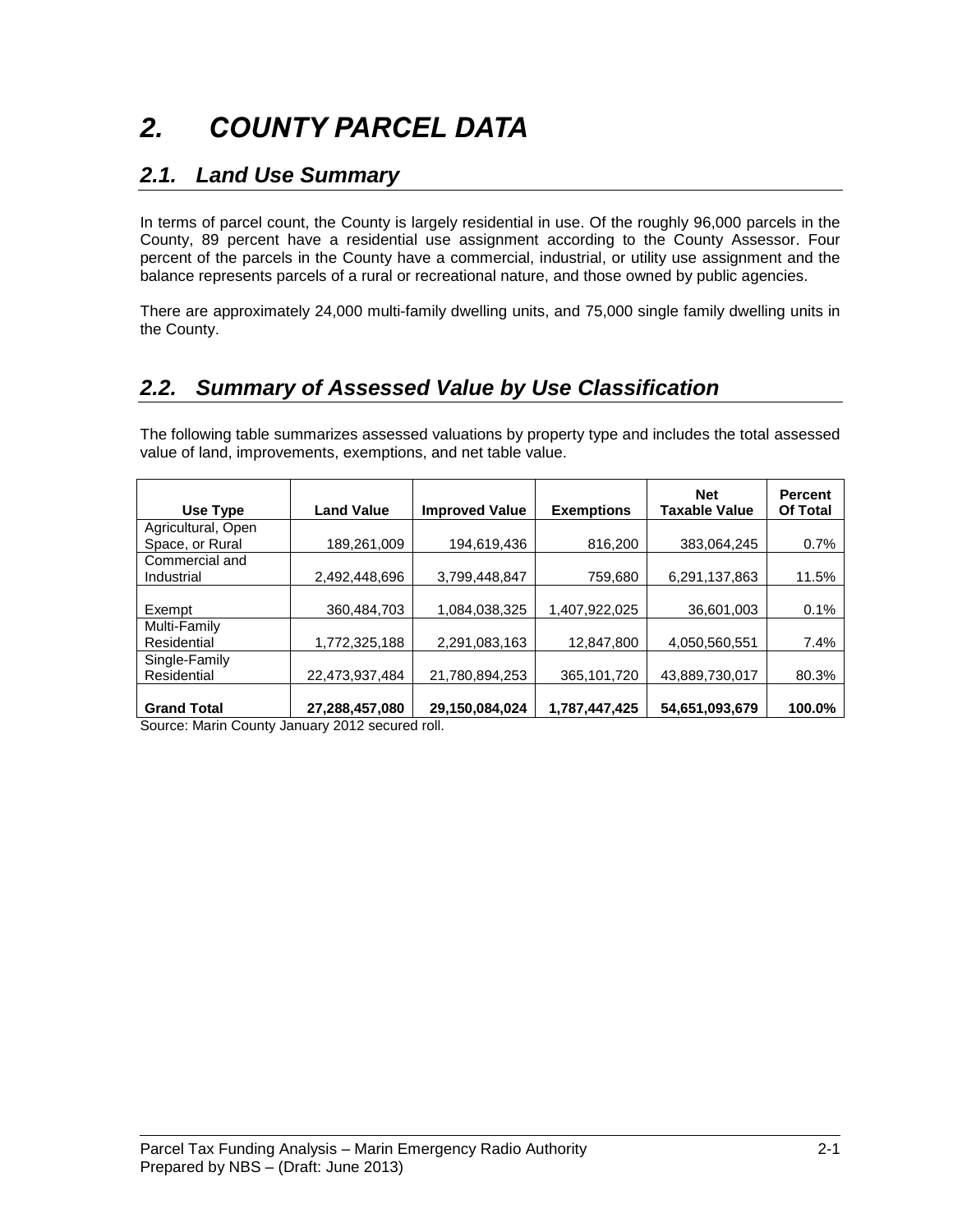## *3. RECOMMENDED BILLING METHODOLOGY*

Based on results of the various methods and rates considered for the MERA Parcel Tax, the following is the recommended billing methodology for the district, including property classifications and maximum rates by property class.

### *3.1. Parcel Tax Categories*

Category 1 - Single family residential parcels: This includes single family homes, condominiums, townhomes, floating homes, and mobile homes on an individual lot (having a unique assessor parcel number). In general, most historically significant properties (Mills Act; private homes) will be included here as well.

Category 2 - Multifamily residential parcels: This category includes all multifamily residential complexes including apartment buildings.

Category 3 – Agricultural and farm parcels: This category includes all agricultural and farming uses, as well as any open space parcels not otherwise exempt.

Category 4 – Commercial and Industrial parcels: This includes all commercial and industrial uses throughout the County as well as public utility uses.

Category 5 – Exempt parcels: This typically includes other governmental properties and those not subject to general property taxes.

Below is a summary of the classification of parcels into the above-stated categories, based on Use Codes assigned by the County Assessor.

| Category | <b>Description</b>                 | <b>Current Use Codes*</b>      |
|----------|------------------------------------|--------------------------------|
|          | Single Family Residential (SFR)    | 10, 11, 12, 13, 14, 38         |
| 2        | Multi-Family Residential (MFR)     | 20.21                          |
| 3        | Agricultural, Open Space, or Rural | 30, 31, 32, 33, 34, 35, 36, 37 |
| 4        | Commercial, Industrial and Utility | 40, 41, 50, 51, 90             |
| 5        | Exempt                             | 15, 60, 61, 80, 81, 91         |

Parcel classifications are based on currently assigned County Use Codes and their corresponding descriptions. These may be subject to change or interpretations made by MERA or the designated District administrator.

Among parcels normally classified as exempt in Marin County, there are 90 Utility properties, or those properties considered to be public utilities and valued by the State Board of Equalization (SBE). These properties will be billed under the Commercial/Industrial category and placed on the County's separate utility property tax roll.

If the parcel tax is approved, the MERA Board of Directors or the appropriate County officials may make interpretations as to the application of the parcel tax, and adopt such additional clarifications or supplemental procedures as it deems necessary or convenient for the administration of the parcel tax. A property owner may submit an appeal if he/she feels the parcel tax was calculated in error. However, any Board decisions on such an appeal or interpretation issue shall be considered final.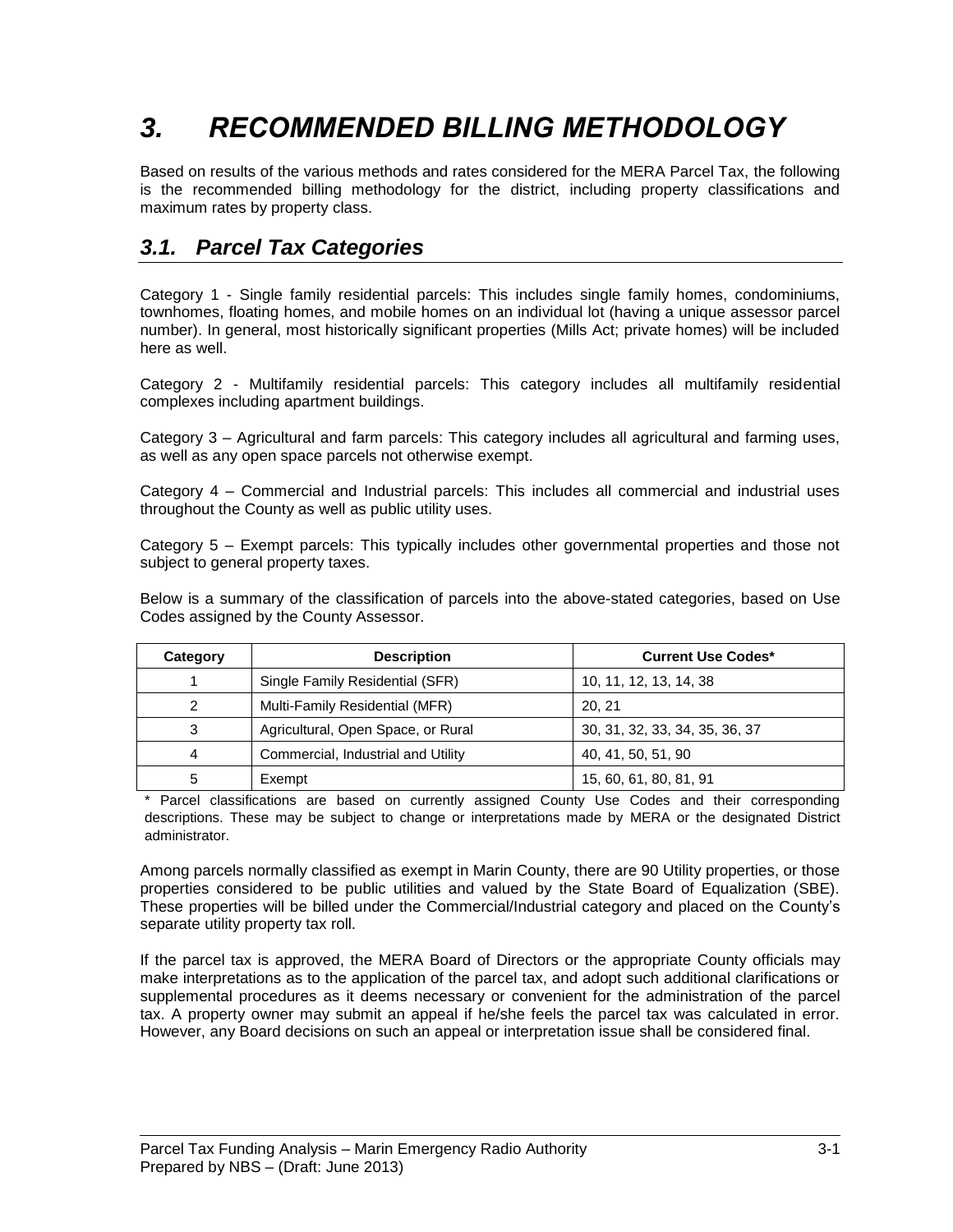### *3.2. Proposed Rates*

The following table summarizes the proposed rates for the district, beginning with the first year the district is billed (Base Year).

| <b>Property Description</b>                 | <b>Method</b>                                 | <b>Maximum Rate</b> |
|---------------------------------------------|-----------------------------------------------|---------------------|
| Single-Family Residential                   | Per Parcel                                    | \$29.00             |
| Multi-Family Residential                    | Per Unit                                      | 26.10               |
| Agricultural                                |                                               |                     |
| Up to 5 Acres - Small                       | Per Parcel                                    | 29.00               |
| Greater than 5 Acres - Large                | Per Parcel                                    | 58.00               |
| Commercial, Industrial and Utility          |                                               |                     |
| Up to $\frac{1}{2}$ Acre                    | Per Parcel                                    | 87.00               |
| Greater than $\frac{1}{2}$ and up to 1 Acre | Per Parcel                                    | 174.00              |
| Greater than 1 Acre                         | \$174 Per Parcel + Rate per each acre over 1* | Up to \$2,500       |

\* for the rate component of the Commercial, Industrial and Utility parcels greater than one acre in size, the SFR rate of \$29 is applied to each additional acre, or portion thereof, greater than one acre, up to a maximum of \$2,500 per parcel.

It is recommended that the proposed maximum rates include an inflationary escalation factor that would increase the maximum rates by the greater of: I) the percentage change in the U.S. Department of Labor, Bureau of Labor Statistics, Consumer Price Index for all Urban Consumers (CPI-U): San Francisco-Oakland-San Jose Region, for April of each fiscal year, OR II) 1.50%, subsequent to the previous fiscal year. The Annual Rate may be less than, but would not exceed the Maximum Rate for a given fiscal year, unless appropriate proceedings (vote) are conducted by the Agency to authorize any increase beyond the Maximum Rate for a given fiscal year.

#### *3.3. Parcel Tax General Summary*

The following table summarizes, by parcel tax category, the number of parcels, number of taxable units, total parcel tax levied, average amount levied by parcel, and median levy of the proposed parcel tax.

| <b>Parcel Tax Categories</b> | <b>No of Parcels</b> | Tax Units | Total<br><b>Parcel Tax</b> | Average<br><b>Per Parcel</b> | <b>Median</b> |
|------------------------------|----------------------|-----------|----------------------------|------------------------------|---------------|
| $1 - SFRs$                   | 81,107               | 81.107    | \$2,352,103                | \$29                         | \$29          |
| $2 - MFRs$                   | 4,986                | 24.551    | 640.781                    | 129                          | 52            |
| 3 - Agricultural             | 715                  | 1.361     | 39,469                     | 55                           | 58            |
| 4 - Commercial/Industrial    | 4.015                | 10.360    | 585,193                    | 145                          | 87            |
| 5 - Exempt                   | 5,432                |           |                            | -                            |               |
| <b>Total</b>                 | 96,255               | 117,379   | \$3,617,546                | \$39                         | \$29          |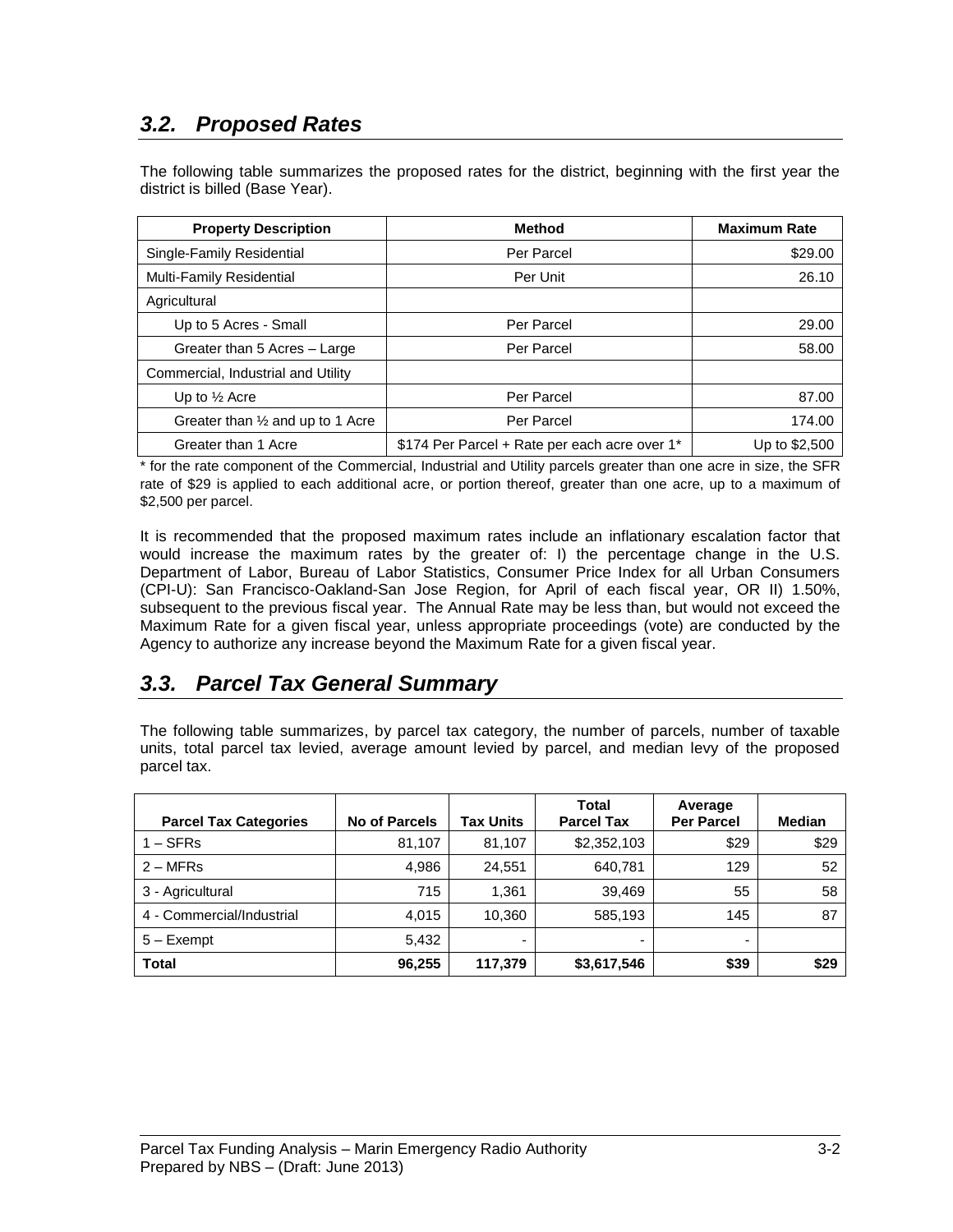## *3.4. Parcel Tax by Detailed Property Descriptions*

| <b>Property Descriptions</b>                                      | <b>Parcel Count</b> | <b>Assessed Land Value</b> | <b>Assessed Improvement Value</b> | <b>Total Assessed Value</b> | Total Exemptions Total Acreage Equivalent Units |                  |                | <b>Estimated Revenue</b> |
|-------------------------------------------------------------------|---------------------|----------------------------|-----------------------------------|-----------------------------|-------------------------------------------------|------------------|----------------|--------------------------|
| Agricultural                                                      |                     |                            |                                   |                             |                                                 |                  |                |                          |
| Agricultrual Pres. Farmland Security Zone - improved              | 34                  | 4,692,334                  | 10,624,894                        | 15,150,628                  | 166,600                                         | 11,642           | 68             | 1,972                    |
| Agricultural Pres. Farmland Security Zone - vacant                | 32                  | 832,603                    | $\overline{\phantom{a}}$          | 832,603                     | $\sim$                                          | 6,789            | 64             | 1,856                    |
| Agricultural preserve contract - improved                         | 219                 | 47,577,473                 | 81,089,936                        | 128,157,809                 | 509,600                                         | 53,114           | 430            | 12,470                   |
|                                                                   | 193                 | 7,903,509                  |                                   | 7,903,509                   |                                                 |                  | 372            | 10,788                   |
| Agricultural preserve contract - vacant<br>Subtotal               | 478                 |                            |                                   | 152,044,549                 | 676,200                                         | 27,790<br>99,336 | 934            | 27,086                   |
|                                                                   |                     | 61,005,919                 | 91,714,830                        |                             |                                                 |                  |                |                          |
| Commercial                                                        |                     |                            |                                   |                             |                                                 |                  |                |                          |
|                                                                   | 2,878               | 2,081,738,631              |                                   | 5,517,707,363               | 752,680                                         | 5,183            | 7,207          | 398,554                  |
| Commercial - improved                                             | 393                 | 140,770,244                | 3,436,721,412                     | 143,486,460                 |                                                 |                  | 1,088          |                          |
| Commercial - vacant                                               |                     |                            | 2,716,216                         |                             |                                                 | 812              |                | 66,091                   |
| Subtotal                                                          | 3,271               | 2,222,508,875              | 3,439,437,628                     | 5,661,193,823               | 752,680                                         | 5,996            | 8,295          | 464,645                  |
|                                                                   |                     |                            |                                   |                             |                                                 |                  |                |                          |
| <b>Common Area</b>                                                |                     |                            |                                   |                             |                                                 |                  |                |                          |
| Common area parcel (residential and commercial)                   | 414                 | 142,486                    | 40                                | 142,526                     | $\sim$                                          | 1,140            | ÷.             | ٠                        |
| Subtotal                                                          | 414                 | 142,486                    | 40                                | 142,526                     | $\overline{\phantom{a}}$                        | 1,140            | $\blacksquare$ | $\overline{\phantom{a}}$ |
|                                                                   |                     |                            |                                   |                             |                                                 |                  |                |                          |
| Exempt                                                            |                     |                            |                                   |                             |                                                 |                  |                |                          |
| Subject to exemption - improved                                   | 701                 | 335,988,258                | 1,083,030,600                     | 29,804,462                  | 1,389,214,396                                   | 5,085            | $\sim$         | $\sim$                   |
| Subject to exemption - vacant                                     | 156                 | 23,757,591                 |                                   | 5,063,962                   | 18,693,629                                      | 1,862            | ÷.             | a.                       |
| Tax exempt - vacant and improved                                  | 4,161               | 596,368                    | 1,007,685                         | 1,590,053                   | 14,000                                          | 191,208          | $\sim$         | $\sim$                   |
| Subtotal                                                          | 5,018               | 360, 342, 217              | 1,084,038,285                     | 36,458,477                  | 1,407,922,025                                   | 198,156          | $\blacksquare$ | $\overline{\phantom{a}}$ |
|                                                                   |                     |                            |                                   |                             |                                                 |                  |                |                          |
| <b>Historical Landmarks</b>                                       |                     |                            |                                   |                             |                                                 |                  |                |                          |
| Historical Property (Mills Act)                                   | 9                   | 11,223,500                 | 12,198,500                        | 23,373,000                  | 49,000                                          | $\overline{4}$   | 9              | 261                      |
| Subtotal                                                          | 9                   | 11,223,500                 | 12,198,500                        | 23,373,000                  | 49,000                                          | $\overline{a}$   | 9              | 261                      |
|                                                                   |                     |                            |                                   |                             |                                                 |                  |                |                          |
| Industrial                                                        |                     |                            |                                   |                             |                                                 |                  |                |                          |
| Industrial - improved                                             | 545                 | 253,996,032                | 360,011,219                       | 614,000,251                 | 7,000                                           | 680              | 1,046          | 72,158                   |
| Industrial - vacant                                               | 109                 | 15,943,789                 |                                   | 15,943,789                  |                                                 | 804              | 877            | 30,874                   |
| Subtotal                                                          | 654                 | 269,939,821                | 360,011,219                       | 629,944,040                 | 7,000                                           | 1,484            | 1,923          | 103,032                  |
|                                                                   |                     |                            |                                   |                             |                                                 |                  |                |                          |
| Open Space                                                        |                     |                            |                                   |                             |                                                 |                  |                |                          |
| Open space contracts - improved                                   | $\overline{4}$      | 1,600,890                  | 2,650,736                         | 4,244,626                   | 7,000                                           | 372              | 8              | 232                      |
| Open space contracts - vacant                                     | 20                  | 4,493,359                  |                                   | 4,493,359                   |                                                 | 4,278            | 33             | 957                      |
| Subtotal                                                          | 24                  | 6,094,249                  | 2,650,736                         | 8,737,985                   | 7,000                                           | 4,650            | 41             | 1,189                    |
|                                                                   |                     |                            |                                   |                             |                                                 |                  |                |                          |
| Residential                                                       |                     |                            |                                   |                             |                                                 |                  |                |                          |
| Attached Single Family Residential - improved                     | 13,461              | 1,765,479,350              | 2,722,409,428                     | 4,434,996,897               | 52,891,881                                      | 346              | 13,461         | 390,369                  |
| Detatched Single Family Residential - improved                    | 61,804              | 20, 224, 110, 293          | 18,960,139,850                    | 38,874,685,810              | 309,564,333                                     | 27,256           | 61,804         | 1,792,316                |
| House Boat                                                        | 376                 | $\sim$                     | 72,531,442                        | 71,019,442                  | 1,512,000                                       | 5                | 376            | 10,904                   |
| Mobile home - improved                                            | 267                 | ÷.                         | 8,982,809                         | 7,917,303                   | 1,065,506                                       | $\overline{2}$   | 267            | 7,743                    |
| Multiple family residential - vacant                              | 148                 | 14,946,527                 |                                   | 14,946,527                  |                                                 | 109              | 296            | 7,726                    |
| multiple family residential (2 or more units) -improved           | 4,838               | 1,757,378,661              | 2,291,083,163                     | 4,035,614,024               | 12,847,800                                      | 2,465            | 24,255         | 633,056                  |
| Single family residential - vacant                                | 5,190               | 473,124,341                | 4,632,224                         | 477,737,565                 | 19,000                                          | 7,052            | 5,190          | 150,510                  |
| Subtotal                                                          | 86,084              | 24,235,039,172             | 24,059,778,916                    | 47,916,917,568              | 377,900,520                                     | 37,233           | 105,649        | 2,992,623                |
|                                                                   |                     |                            |                                   |                             |                                                 |                  |                |                          |
| Rural                                                             |                     |                            |                                   |                             |                                                 |                  |                |                          |
| Rural - improved                                                  | 85                  | 80, 168, 215               | 100,253,870                       | 180,289,085                 | 133,000                                         | 12,056           | 165            | 4,785                    |
| Rural - vacant                                                    | 128                 | 41,992,626                 |                                   | 41,992,626                  |                                                 | 11,629           | 221            | 6,409                    |
| Subtotal                                                          | 213                 | 122,160,841                | 100,253,870                       | 222,281,711                 | 133,000                                         | 23,685           | 386            | 11,194                   |
|                                                                   |                     |                            |                                   |                             |                                                 |                  |                |                          |
|                                                                   |                     |                            |                                   |                             |                                                 |                  |                |                          |
| <b>Utility</b>                                                    |                     | $\sim$                     | $\sim$                            | $\sim$                      | ×.                                              |                  |                |                          |
| Valued by State Board of Equalization (SBE) - vacant and improved | 90                  |                            |                                   |                             |                                                 | 212              | 142            | 17,516                   |
| Subtotal                                                          | 90                  | $\blacksquare$             | $\overline{\phantom{a}}$          | $\blacksquare$              | $\blacksquare$                                  | 212              | 142            | 17,516                   |
|                                                                   |                     |                            |                                   |                             |                                                 |                  |                |                          |
| <b>Grand Total</b>                                                | 96,255              | 27,288,457,080             | 29,150,084,024                    | 54,651,093,679              | 1,787,447,425                                   | 371,896          | 117,379        | 3,617,546                |